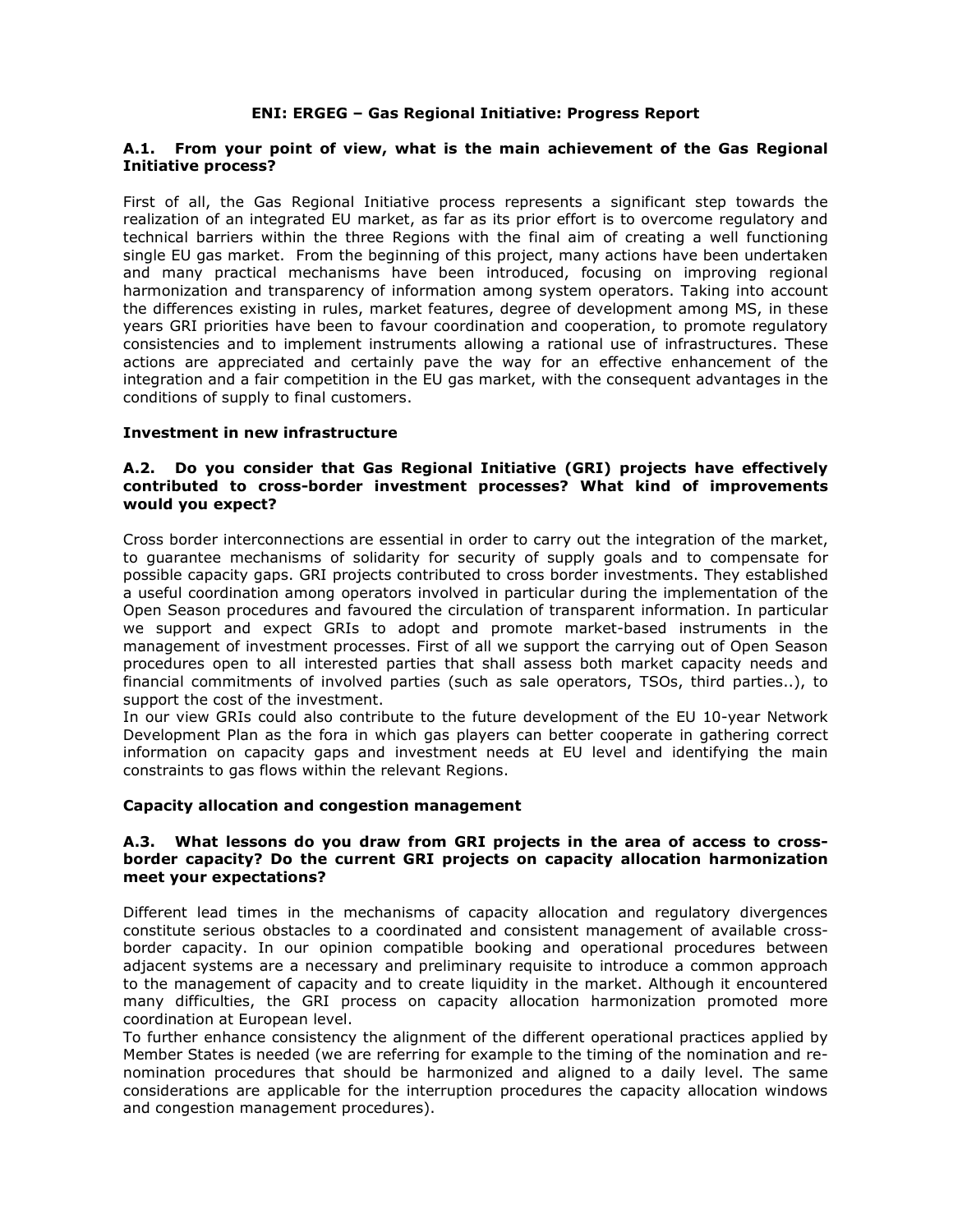# **A.4. Would there be real benefits if, at this stage, the GRI tried to seek better coordination at a cross regional level? How do you value the experience acquired with the capacity projects in the regions? What type of projects should be developed in the future?**

Coherence and convergenge within Gas Regional Areas has to be considered a priority step towards the development of a single European Gas market.

It's therefore fundamental, for Gas Regional Initiatives to direct their efforts, right from the start, towards common or at least consistent measures.

For this reason, in our vision it would be important if coherence and convergence of works in progress and solutions were monitored when discussed. To do this, each Regional Group should be aware of what is discussed and adopted in the other Groups in the main area of intervention and a super partes team should follow and coordinate the works in order to guarantee the adoption of a common direction. In this direction, the GRIs should promote market driven projects prioritizing the ones which contribute to achieve the security of supply goal.

## **Transparency**

# **A.5. What would you expect to be the contribution of the GRI to transparency going forward? Do the current projects in the three regions meet your expectations?**

# **A.6. How could this work help to ensure that the requirements of the 3rd Package are met in a consistent way across the three gas regions?**

A complete and homogeneous level of transparency, has to be considered a priority as far as a lack of transparency can create barriers to enter the network and have impacts on the development of competition. An adequate level of transparency has to be considered a preliminary requirement for the correct addressing of areas considered crucial for example the efficient utilisation of the existing transport capacity, interoperability of grids and common balancing mechanisms.

For this reasons transparency levels should be progressively monitored and a "reference level" of transparency to be reached in the European market was identified as a goal on European Network of Transmission System Operators for Gas (ENTSOG). ENTSOG would be able to guarantee better than each single TSOs both the compliance to the  $3<sup>rd</sup>$  Package as far as it concerns transparency and the development of measures entailing a common effective and operative framework. We consider the existing transparency requirements to be sufficient. For this reason the implementation of existing requirements should be considered as the first priority. An effective transparency level should be realized also through the resolution of linguistic barriers. Nowadays documents are often not available in English or are available just after the conclusion of the procedure during which documents are related. Moreover, in order to facilitate the sharing of information it would be useful if TSOs websites sent alert to all transmission users and to operators who registered in their websites. This should be happen regularly when a deadline is set or new relevant information is made avalable.

## **Interoperability and Hub development**

## **A.7. What further actions would you expect from the GRI in this area in order to contribute to interoperability and hub development?**

### **A.8. From your experience with the Regional Initiatives, what are the main obstacles to reach harmonization regarding interoperability at a regional level?**

We are in favour of all the solutions regarding development of hubs that could bring to a more liquid regional market and in the future to a more liquid European market. The different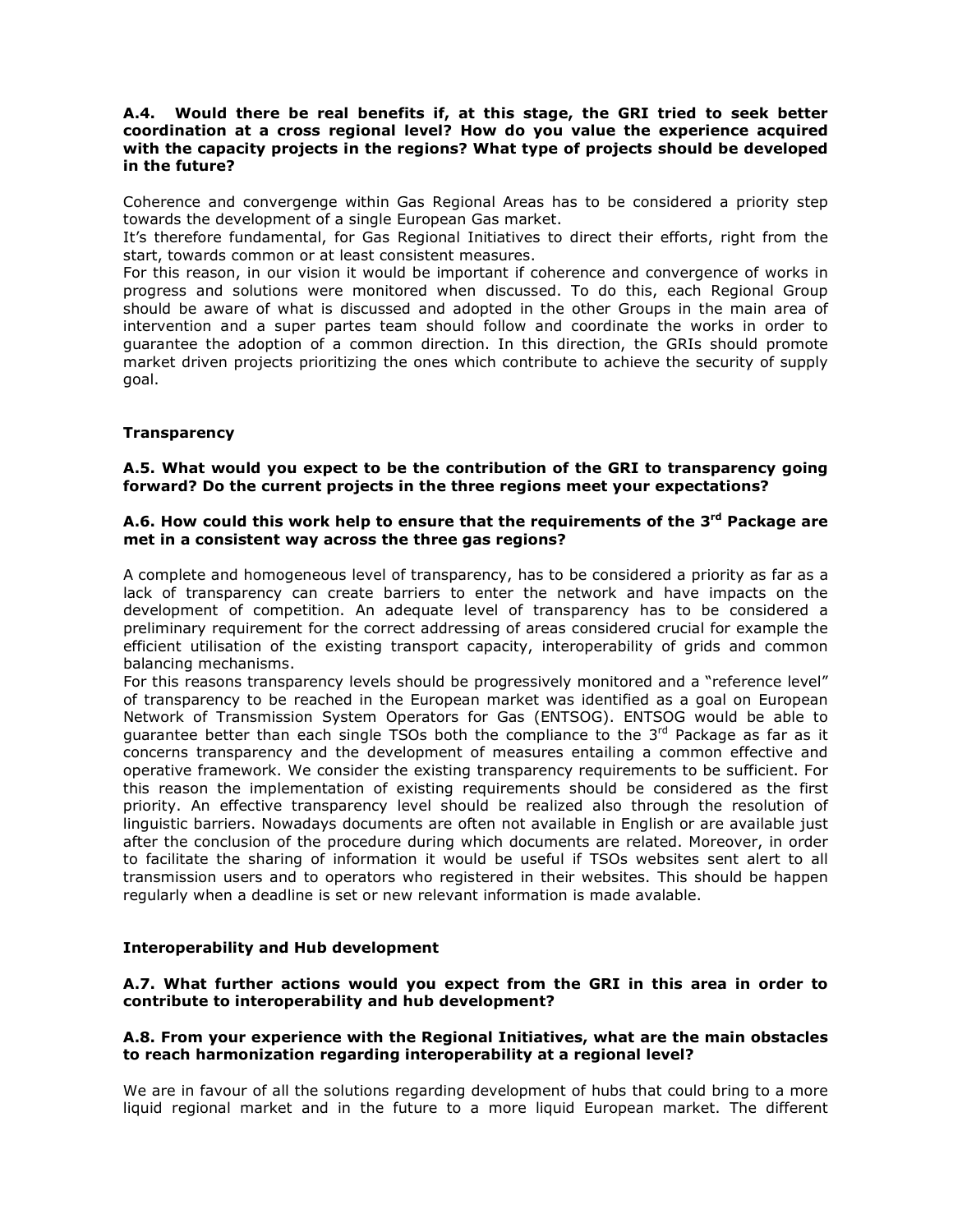initiatives, due to physical conditions and market conditions, are a first step toward a efficient and effective European market.

In our vision hubs conceived as Balancing Points and hubs conceived as an effective Gas Stock Exchange, although different, have to be considered consistent solutions and both suitable for achieving in different ways a more liquid market.

The creation of hubs as Balancing Points could be the right and the most efficient instrument to address the harmonization of balancing regimes, a fundamental point to solve, in view of a single regional and then European gas market.

For this reason the establishment of hubs as balancing points should be considered the first step to create effective conditions for liquid gas exchanges in the European market.

Initially hubs should be conceived as balancing points ex post where, in other words, operators are allowed to compensate their imbalanced gas positions once they acknowledge them. In fact nowadays different balancing and metering regimes in force in the different Member States are not consistent and do not allow daily knowledge of gas allocations.

To support this kind of development, adequate incentives could be introduced, for example reducing balancing penalties for users who decide to trade their imbalance in the hub.

Priority should be give to the development of harmonized metering regimes (ways and timetable) that are strictly interdependent with gas allocation and balancing procedures, with the aim of developing more liquid and efficiently functioning "hubs balancing points" (daily consistent balancing regime).

The interaction between balancing hubs would gradually and with the increase of liquidity transactions allow to identify a market price signal of imbalance that would constitute the "common reference imbalance price".

Moreover the implementation of a common balancing regime through balancing hubs would allow to restrict and to optimize the use of storage, creating the conditions of increasing the gas storage reserves available to face climate emergence situations.

A hub conceived as a balancing point should function on the basis of common regulatory rules that on one hand should guarantee non discriminatory third party access, on the other hand should allow transactions on the basis of market mechanism which should operate without constrictions.

The creation of hubs as an effective Gas Stock Exchange can instead be viewed as an additional measure to be developed in parallel with balancing hubs or as a further development of them.

However a Gas Stock Exchange, in terms of physical point of exchange once implemented, should be established taking into consideration the following principles:

- it's necessary to avoid a speculative use of hubs by operators that could sell gas without effective gas availability in storage and that would use in a speculative way, strategic storage reserves. It should be granted by:
	- $\triangleright$  specific procedures to admit operators to sell or buy in the hub, verifying the ownership of adequate features first of all in terms of gas availability, financial and technical ability;
	- $\triangleright$  defining suitable penalty mechanisms.

It should be useful to define, initially, not compulsory contractual schemes, disciplining general conditions of the transactions. The introduction of standard contracts (compulsory or not) if on one hand could favour decreasing transaction costs, contractual transparency and simplifications on the other hand would deter operators who could prefer defining contractual contents on a negotiation basis. An evaluation on the need to enforce contractual schemes could be carryed out in a second moment

In order to increase liquidity we favour, in addiction to physical hubs, the development of financial hubs where it should be made possible to trade gas derivatives instruments. Financial